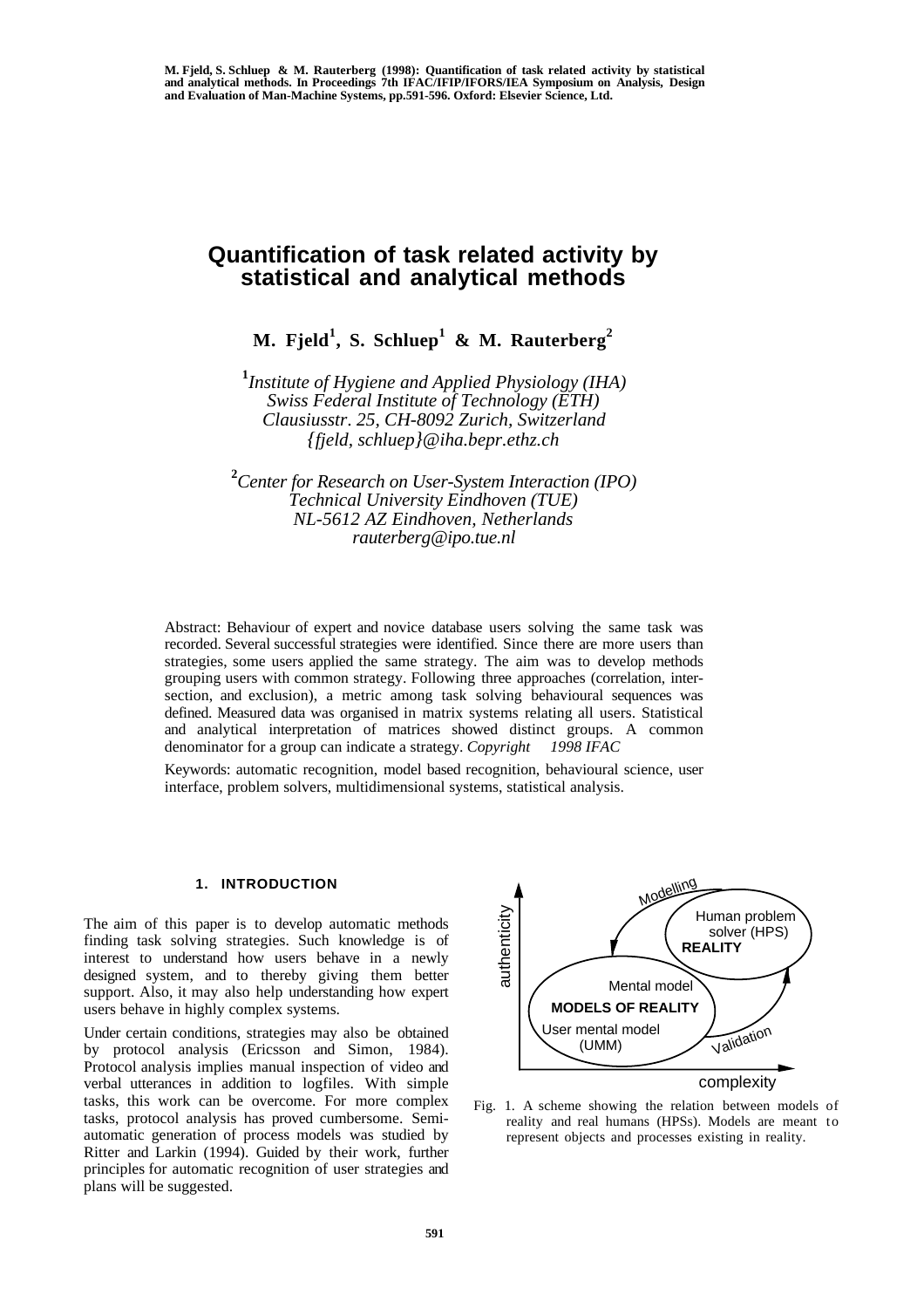This paper treats computer mediated, everyday task solving. A special case of mental models, called user mental model (Tauber, 1985) (UMM, Fig. 1) is introduced. UMMs can bring understanding about strategies people use when solving specific problems. UMMs can be represented in many ways, using plain text, Petri nets or state-transition vectors. In this paper, the latter representation was chosen to elaborate UMMs based on observable task solving strategy.

In general, a lot of task solving behaviour that is not strictly *task related* can be observed. If one single HPS is studied, it is hardly possible to single out the successful *strategy* from the *remaining behaviour*. One approach may be to study many users solving the same task. Since they all solve the same problem, it is likely that their common behaviour is what was required to solve the task.

A *strategy* is defined to be one (of many), possibly error free, successful task solving behavioural sequences for the current system and task. As soon as a complete strategy is accomplished, task solving is over. If users follow different strategies, a group of users may have one strategy in common, an other group a second one. Modelling means finding a measure for relation among users and thereby grouping users with common strategy. The common denominator for each group indicates a strategy.

Which strategy a user prefers, as well as other behaviour can tell us something about the particular HPS; for instance how a strategy was acquired. Given a behavioural task solving sequence, it is of interest to separate the *strategy* (which is more related to the task-system combination) from the *remaining behaviour* (which is more related to the HPS). The remaining behaviour may consist of partial strategies or strategies that would be successful within an other system and/or task.

In this paper, human perception and verbalisation will not be considered as part of the problem solving. Purely based on observable task solving behaviour, the aim is to develop automatic methods, applicable with simple as well as with complex tasks. Protocol analysis will only be used to validate the elaborated automatic methods.

# **2. SYSTEM DESCRIPTION**

The system studied is a relational database program with 153 different dialogue states. A transition consists of a dialogue state and one (of many) possible user actions in that state. All possible transitions of the system are represented by a state-transition vector space. A statetransition-vector (STV, Formula 1) summarises a subject's task solving behaviour.

| $\{e_i^p\}$                        | (1)                   |
|------------------------------------|-----------------------|
| $e_i^p \in N_0$                    | STV component         |
| $p \in \{N_1, , N_6, E_1, , E_6\}$ | user index            |
| $i = 1, , n$                       | transition index      |
| $n = 978$                          | number of transitions |

The total number of possible transitions for the complete database program is given by n. An STV component's value tells how many times a certain transition was activated to solve the task. Talking about a *user* without any further detail, refers to the corresponding *STV* of that user. In both cases, it means the observed task solving behaviour of the user, expressed by an STV.

Since the order of activated transitions is not contained in the STV, order of user behaviour is only partly conserved. It is stored in an implicit form, given by the system dialogue structure and embedded in the STV structure.

## **3. TASK DOMAIN**

An empirical investigation was carried out by Rauterberg (1992) to compare different types of expertise. For the reconstruction of UMMs, logfiles of six novice {N1,...,N6} and six expert {E1,...,E6} users were used, all solving the same task. The task was to find out how many data records there are in a given database consisting of three files. As soon as the required results were found, task solving activity was finished. An example UMM of a task solving process, based on E4, is presented in Rauterberg et al. (1997). For E4, 15 *different* transitions (number of positive STV components) were activated to solve the task. (Over all the users, *different* transitions was between 14 and 42). Some transitions were activated repeatedly, so the *total* number of activated transitions (sum of STV components) is 25. (Over all the users, *total* number of activated transitions was between 25 and 175).

# **4. BASIC QUESTIONS AND METHODOLOGY**

Studying an STV of one user can tell us which system states the user passed by, which transitions that were activated in those states and how many times that occurred. Different users working with the same system are directly comparable, since their behavioural sequences only differ by the value of the vector components. In order to group users according to their behaviour, there is first a need to relate behavioural sequences.

 Table 1: Relation among task solving behaviour has various  *qualitative* aspects with corresponding *quantities* .

| Quality           | Quantity     |
|-------------------|--------------|
| Interaction       | Correlation  |
| Similarity        | Intersection |
| <b>Difference</b> | Exclusion    |

Table 1 shows a few qualities of relationship and corresponding quantitative methods. A classical method is that of correlation. An alternative is to look for analytical methods. For instance, STVs can be considered as sets and represented by ellipses, as in Fig. 2, or by rectangles as in Fig. 4. The area of an ellipse or rectangle corresponds to the sum of the STV components values. Intersection area can be understood as (symmetric) similarity between two STVs. Exclusion areas can be understood as the (asymmetric) differences between two STVs.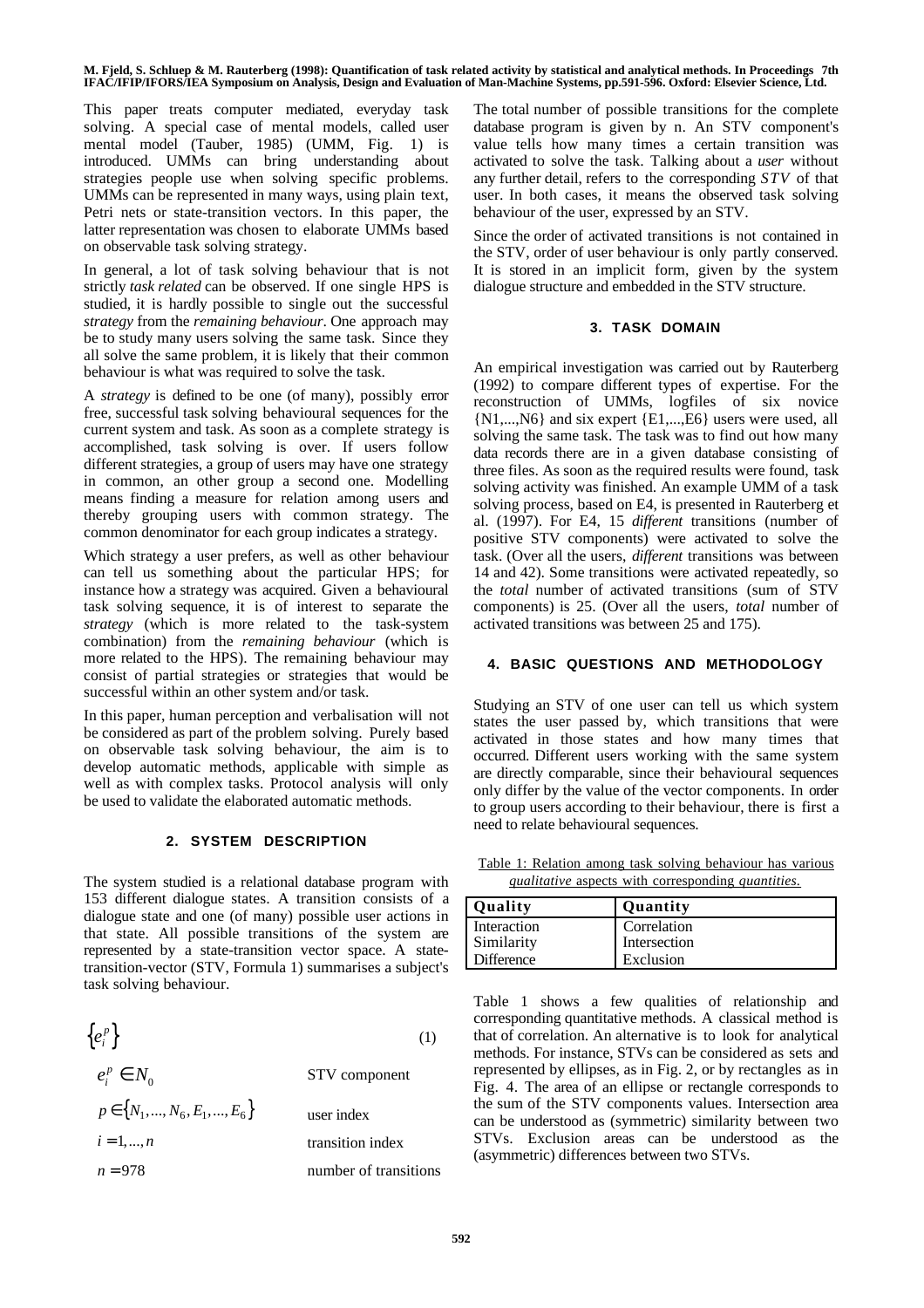

Fig. 2. Intersection area and exclusion areas between user1 and user2 STV.

Based on such considerations, the following questions are raised and corresponding methods are suggested:

- 1. What is the interaction among two behavioural sequences? Method: *correlation*.
- 2. What do two behavioural sequences have in common (similarity)? Method: *intersection* (Fig. 2).
- 3. What do two behavioural sequences not have in common (difference)? Method: *exclusion* (Fig. 2).

 Table 2: The three suggested methods, metrics, metric nature and grouping algorithms. CORR means a standard correlation method, the other metrics are defined by Formula 2, 3 and 4.

| Method       | Metric                                          | Metric<br>nature | Grouping<br>algorithm |  |
|--------------|-------------------------------------------------|------------------|-----------------------|--|
| Correlation  | <b>CORR</b>                                     | Statistical      | Statistical           |  |
| Intersection | $M_{p,q}^{\text{BIS}}$<br>$\bm{M}^{I\!S}_{p,q}$ | Analytical       | Statistical           |  |
| Exclusion    | $\pmb{M}^{EX}$<br>p,q                           | Analytical       | Analytical            |  |

For each method, a metric (Table 2) is elaborated. The order of the metric may be symmetrical (the metric applied from user1 STV to user2 STV is the same as the metric applied from user2 STV to user1 STV; correlation and intersection) or asymmetric (the metric applied from user1 STV to user2 STV is *not* the same as the metric applied from user2 STV to user1 STV; exclusion). Each of these metrics can be applied between all possible pairs of STVs, giving a matrix system. A grouping algorithm is applied on this matrix, indicating groups with related behaviour.

For each group suggested by the grouping algorithm, a strategy may be approximated. The procedure is to create an STV with maximum number of non-zero components smaller or equal to the STVs components of that group. This step will not be explored any further in this paper.

The following presentation will proceed from more statistically based to more analytically (non-statistically) based methods.

#### 4.1 Correlation method

In this method correlation applied among pairs of STVs measures degree of interaction among users. The matrix is then analysed by multi-dimensional-scaling (MDS, Systat, 1989) to indicate groups of users.

Metric

Pearson correlation is applied to measure interaction between two STVs. This procedure gives a diagonal dominant, symmetrical matrix with possible values between minus one (opposite interaction), via zero (no interaction) and one (complete interaction). For Fig. 3 the observed values are between -0.003 and 0.948 (without considering the diagonal elements).

Grouping algorithm

The correlation matrix is interpreted by two dimensional MDS, giving the plot of Fig. 3.



Fig. 3. MDS (r=1, Kruskal, Mono) plot with a Pearson correlation matrix gives RSQ=0.870.

#### Outcome

Fig. 3 shows that users may be grouped: {N1, N4, N6, E4}, {N2, N3, E1, E2, E3, E6} and {N5, E5}. Some of the users, like N5 and E5, may be interpreted as partly members of other groups, indicating parts of or combinations of strategies. According to the proportion of variance (RSQ=0.870), MDS explains some of the user data variance, but 13% remains unexplained.

#### 4.2 Intersection method

This method is based on the observation that if two users follow the same strategy, that strategy will belong to the intersection of the two users STVs. However, this is no condition for this method to work. Two STVs may have a significant intersection, without having solved the problem with the same strategy.

Two STVs common part is the same, so the interaction matrix is symmetric and can be analysed by MDS.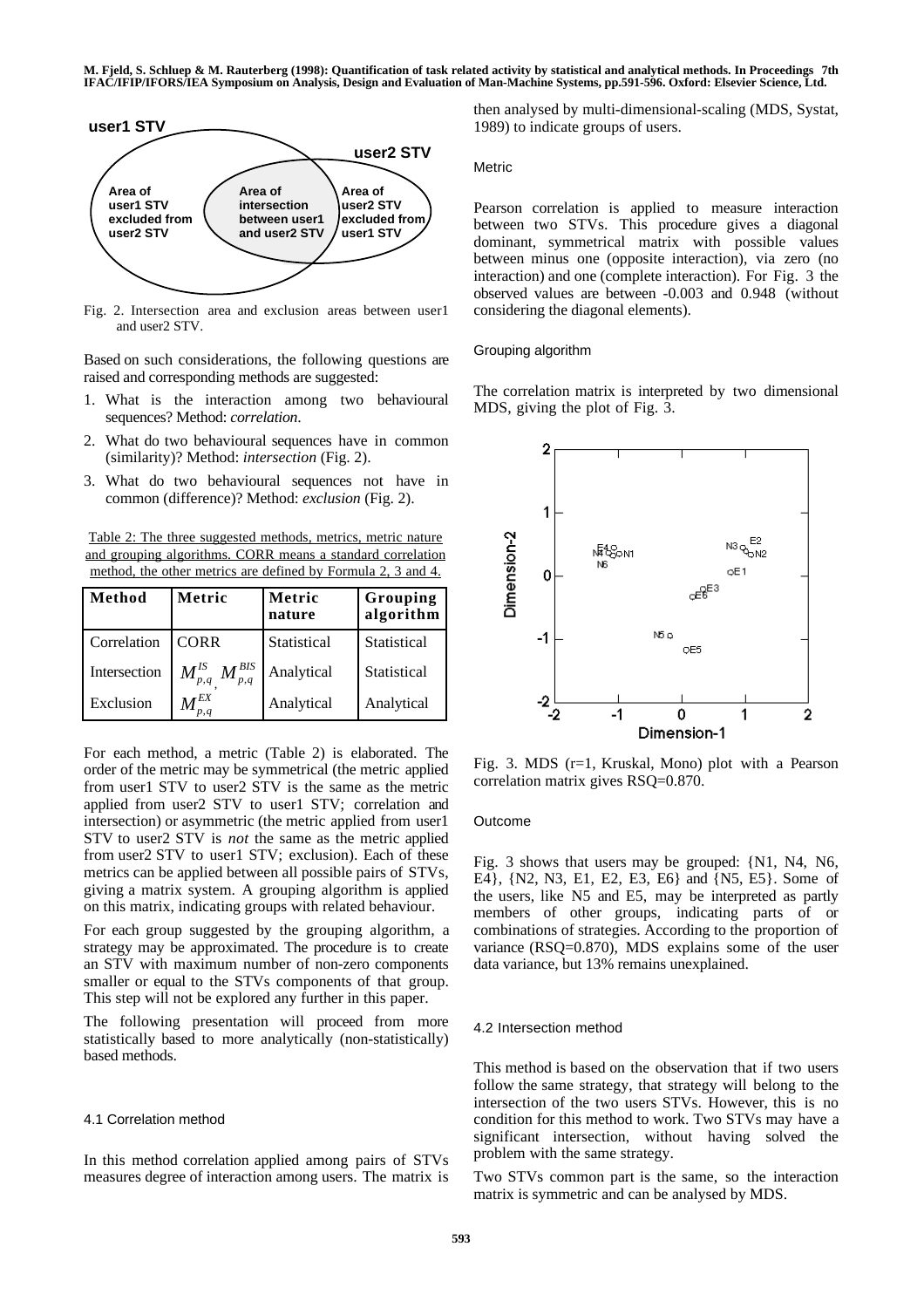#### Metric

Similar behaviour is measured by summing up the smaller STV components of the two STVs, thus considering the number of activated transitions common to both users.



Fig. 4. User1 and user2 STVs represented by rectangles. In both situations, the intersection is the same, but the similarity between STVs are not. This indicates that a *normalisation* is required.

User1 and user2 STV can also be seen as sets, represented by rectangles (Fig. 4). For the intersection area (measured quantity) to be a valid measure of similarity (desired quality), a *normalisation* is required. It is possible to scale degree of intersection by the larger (max.), the average (mean) or the smaller (min.) sum of the intersection areas. Scaling by the smaller of the areas corresponds to scaling by the maximum possible intersection. Expressed in the state-transition vector space gives the intersection metric of Formula 2.

$$
M_{p,q}^{IS} = \frac{\sum_{i=1}^{n} \min(e_i^p, e_i^q)}{\min(\sum_{i=1}^{n} e_i^p, \sum_{i=1}^{n} e_i^q)}
$$
(2)  

$$
p, q \in \{N_1, ..., N_6, E_1, ..., E_6\}, p \neq q
$$
user indices

Ignoring repetitive behaviour is a mean to reduce complexity. Replacing each STV component >1, by 1, results in a *binary* state-transition-vector. An intersection metric based on this vector is given by Formula 3.

$$
M_{p,q}^{BIS} = \frac{\sum_{i=1}^{n} \min(e_i^p \cdot e_i^q, 1)}{\min(\sum_{i=1}^{n} \min(e_i^p, 1), \sum_{i=1}^{n} \min(e_i^q, 1))}
$$
(3)  
 $p, q \in \{N_1, ..., N_6, E_1, ..., E_6\}, p \neq q$ user indices

Formula 2 and 3 both give a symmetrical matrix where the elements take possible values between zero (no similarity) and one (equality). For Fig. 5 (Formula 2) the observed values are between 0.078 and 0.929 (without considering the diagonal elements). For Fig. 6 (Formula 3) the comparable values are between 0.182 and 0.882.

#### Grouping algorithm

The symmetrical exclusion matrix is interpreted by MDS, giving the plots in Figs. 5 and 6. In both cases, the users can be divided into three groups, {N1, N4, N5, N6, E4}, {N2, N3, E1, E2, E5} and {E3, E6}. Again, some users, like E3 and E6, may be interpreted as members of other groups, indicating a combination of strategies.



Fig. 5. MDS (r=1, Kruskal, Mono) plot with a normalised intersection matrix gives RSQ=0.975.



Fig. 6. MDS (r=1, Kruskal, Mono) plot with a binary normalised intersection matrix gives RSQ=0.995.

## Outcome

According to the RSQ of Fig. 5 (RSQ=0.975) and of Fig. 6 (RSQ=0.995), most of the variance in the user data can be explained. However, the binary based plot of Fig. 6 is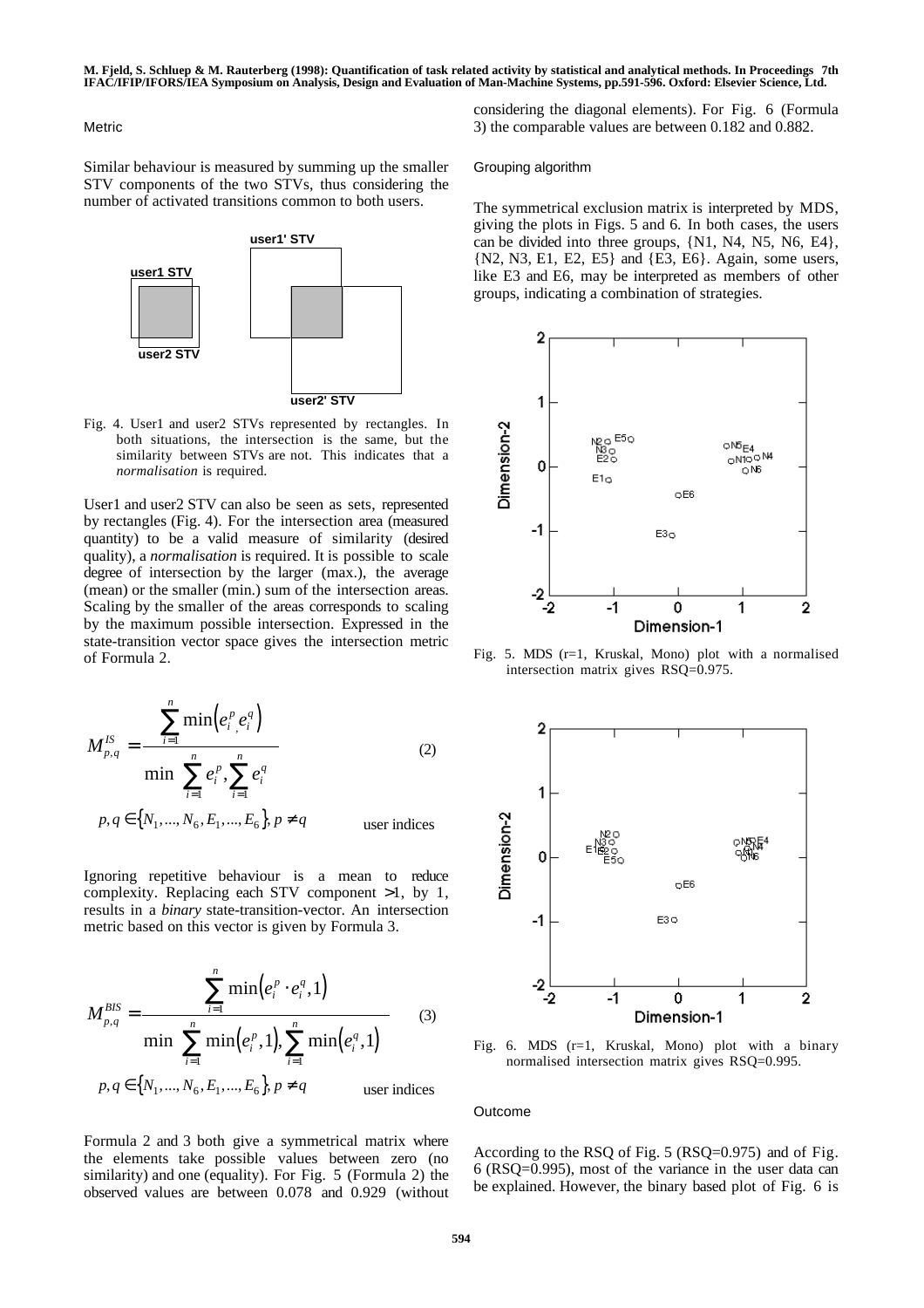slightly better than that of Fig. 5. This is surprising, since the binary metric ignores information about repetitive behaviour. Maybe information about repetition is redundant in the context of this method.

#### 4.3 Exclusion method

This method is based on the exclusion as a metric of difference. Exclusion among two users can be seen as two disjoint areas (Fig. 2), unless there is equality. The area of user1 STV (Fig. 2) excluded from user2 STV (Fig. 2), is not the same as the area of user2 STV excluded from user1 STV. Since the two exclusion areas are different, the resulting matrix is asymmetric and the method does not allow for MDS as grouping algorithm.

#### **Metric**

This method applies the exclusion metric of Formula 4 between all users p and q, giving an asymmetrical matrix (Table 3). The metric gives the difference between two STVs by estimating how much of user p STV (column, Table 2) is excluded from user q STV (row).

$$
M_{p,q}^{EX} = \sum_{i=1}^{n} \left| \min(e_i^p - e_i^q, 0) \right| \tag{4}
$$

$$
p, q \in \{N_1, ..., N_6, E_1, ..., E_6\}
$$
 user indices

 Table 3: Matrix elements, given by Formula 4, quantify exclusion of user q (column) STV from user p (row) STV.

| E6             | 6              | 43       | 47       | 51       | 70       | 50       | 47       | 35       | 73       | 5        | 171      | $\mathbf{0}$   |
|----------------|----------------|----------|----------|----------|----------|----------|----------|----------|----------|----------|----------|----------------|
| E <sub>5</sub> | 17             | 15       | 14       | 69       | 48       | 67       | 23       | 7        | 64       | 21       | $\bf{0}$ | 24             |
| E4             | 9              | 44       | 47       | 56       | 70       | 55       | 47       | 35       | 73       | $\bf{0}$ | 171      | 8              |
| E3             | 17             | 41       | 41       | 68       | 77       | 62       | 28       | 28       | $\bf{0}$ | 21       | 162      | 24             |
| E2             | 17             | 15       | 16       | 68       | 81       | 67       | 19       | $\bf{0}$ | 66       | 21       | 143      | 24             |
| E1             | 20             | 16       | 19       | 73       | 85       | 72       | $\bf{0}$ | 7        | 54       | 21       | 147      | 24             |
| N <sub>6</sub> | 3              | 41       | 44       | 28       | 48       | $\bf{0}$ | 47       | 30       | 63       | 4        | 166      | $\mathbf{2}$   |
| N <sub>5</sub> | 3              | 39       | 42       | 41       | $\bf{0}$ | 33       | 45       | 29       | 63       | 4        | 132      | 7              |
| N <sub>4</sub> | $\overline{2}$ | 41       | 42       | $\bf{0}$ | 55       | 27       | 47       | 30       | 68       | 4        | 167      | $\overline{2}$ |
| N <sub>3</sub> | 16             | 11       | $\bf{0}$ | 68       | 82       | 69       | 19       | 4        | 67       | 21       | 138      | 24             |
| N <sub>2</sub> | 18             | $\bf{0}$ | 15       | 71       | 83       | 70       | 20       | 7        | 71       | 22       | 143      | 24             |
| N <sub>1</sub> | $\bf{0}$       | 41       | 43       | 55       | 70       | 55       | 47       | 32       | 70       | 10       | 168      | 10             |
|                | N1             | N2       | N3       | N4       | N5       | N6       | E1       | E2       | E3       | E4       | E5       | E6             |

## Grouping algorithm

Grayscale representation (Fig. 7) is based on the exclusion matrix (Table 3) and generated by Mathematica (Wolfram, 1991) *ListDensityPlot* with the inverted exclusion matrix as input. The matrix is inverted to achieve a consistent plot. Fig. 7 is only meant as a visualisation of Table 3, and is not an exact mapping. Since division by zero is not defined, the diagonal elements of Table 3 were directly mapped to the darkest graytone.

A group is defined as users with few differences. Hence, the inverted quantity of exclusion is significant; *inclusion*.



lower exclusion, i.e. higher inclusion of user q (column) in user p (row) STV.

An iterative *predictor-corrector* algorithm is suggested to interpret Table 3. The *corrector* is an estimator for a threshold value so that considering elements between zero and corrector will give predicted number (*predictor*) of user groups. The stop criterion for the iteration method is that number of user groups given by the corrector, equals the value of the predictor. Research on converge is part of future work, so it is simply assumed. For each iteration the corrector is modified in order to meet the stop criterion, according to the following rules: If too few inclusion relations are considered (i.e. the corrector is too close to zero), the number of groups will be higher than the predictor. If too many inclusion relations are considered (i.e. the corrector is too far from zero), many or all of the users will be related by inclusion statements, and the number of groups will be lower than the predictor. The predictor is given the value three. By visual inspection of Fig. 7 it appears reasonable to consider the darkest matrix elements only. Since these elements have numerical values equal to or below 8 (Table 3), the initial value of the corrector is chosen to be 8. Each STV is similar to itself, so diagonal elements are ignored, giving Table 4.

Table 4: These four inclusion relations can be derived.

| Relation no. User q included in user p STV                                     |
|--------------------------------------------------------------------------------|
|                                                                                |
| $q = N1$ , $p \in \{N4, N5, N6, E6\}$<br>$q = E4$ , $p \in \{N4, N5, N6, E6\}$ |
| $q = E6, p \in \{N4, N5, N6, E4\}$                                             |
| $q = E2, p \in \{N2, N3, E1, E5\}$                                             |

All users that are related by an inclusion relation are defined to belong to one group. Since the three first inclusion relations are interrelated, they give one group. The remaining, fourth similarity relation gives a second

Table 3 and Fig. 7 will be now be interpreted as an indicators for *inclusion*. Lower values, respectively darker matrix elements correspond to higher degree of inclusion.